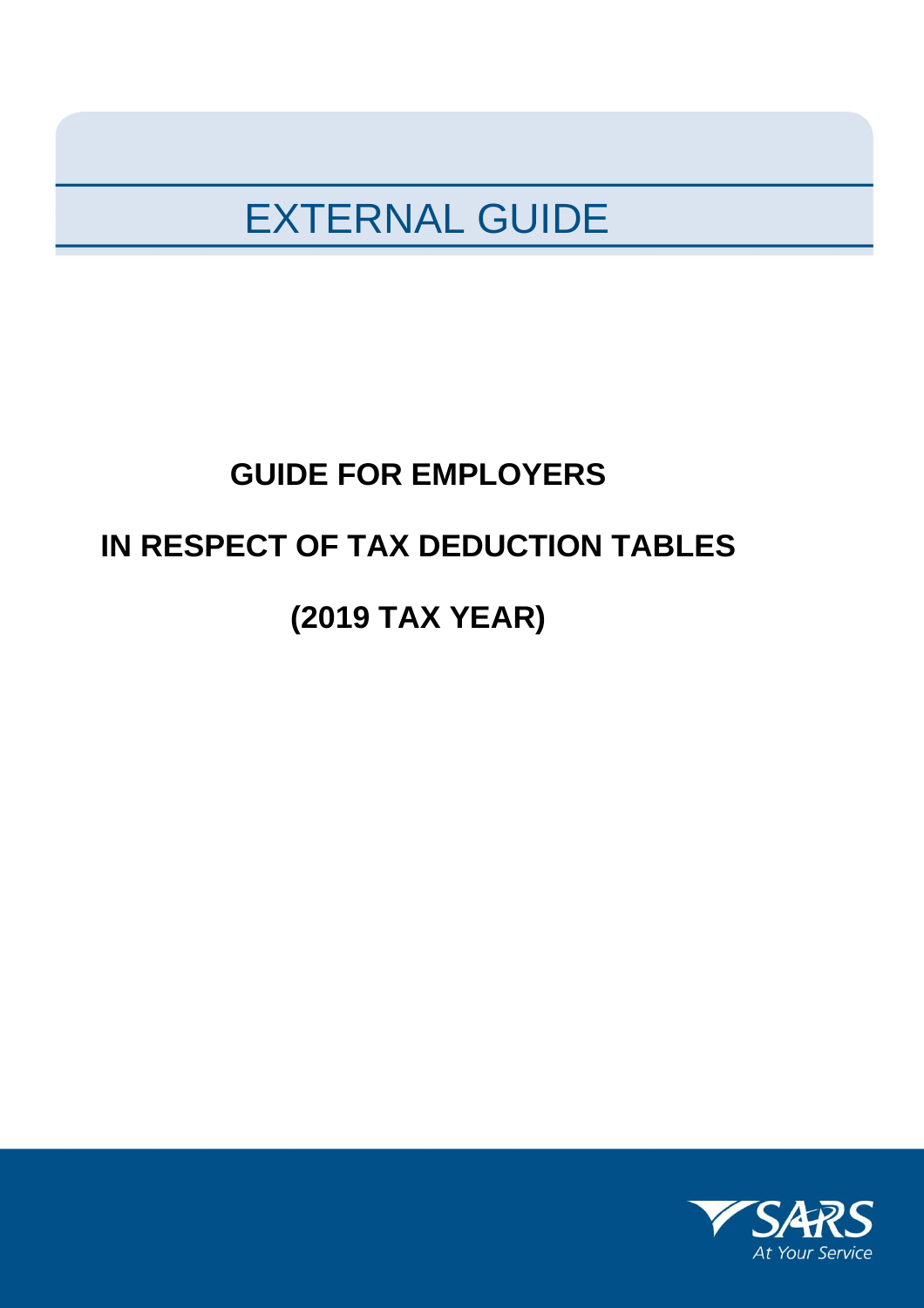### <span id="page-1-0"></span>**TABLE OF CONTENTS**

|              | <b>TABLE OF CONTENTS</b>                                  | 2      |
|--------------|-----------------------------------------------------------|--------|
| 1            | <b>PURPOSE</b>                                            | 3      |
| $\mathbf{2}$ | <b>SCOPE</b>                                              | 3      |
| 3            | <b>PRESCRIBED TAX RATES</b>                               | 3      |
| 4            | <b>STATUTORY RATES OF TAX</b>                             | 4      |
| 5            | DIFFERENT VERSIONS OF TAX DEDUCTION PROGRAMS              | 4      |
| 6            | <b>EXPLANATION ON HOW TO USE THE TAX DEDUCTION TABLES</b> | 5      |
| 7            | <b>REFERENCES</b>                                         | 6      |
| 7.1<br>7.2   | <b>LEGISLATION</b><br><b>CROSS REFERENCES</b>             | 6<br>6 |
| 8            | <b>DEFINITIONS AND ACRONYMS</b>                           | 6      |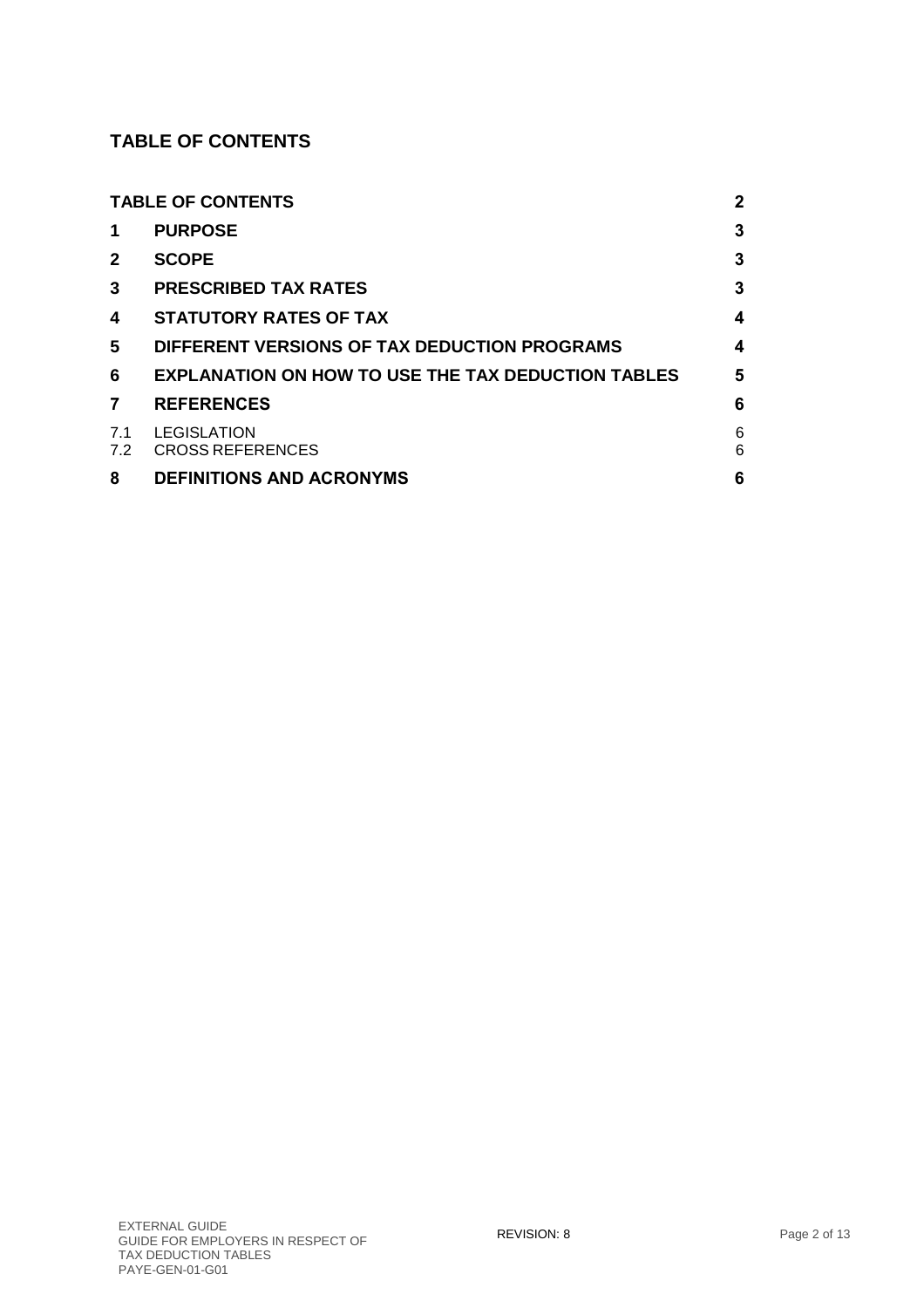#### <span id="page-2-0"></span>**1 PURPOSE**

• The purpose of this document is to assist employers in determining the amount of employees' tax to be deducted from remuneration paid/payable according to the prescribed tax deduction tables.

#### <span id="page-2-1"></span>**2 SCOPE**

 This basic guide is issued by the South African Revenue Service (SARS) to employers to assist them in calculating the amount of employees' tax deductible from the remuneration including variable remuneration paid/payable to employees. It further explains the different methods that employers are allowed to apply in this calculation process.

#### <span id="page-2-2"></span>**3 PRESCRIBED TAX RATES**

| <b>Reference to the Act</b>                                                  | Paragraphs 9(1), (2), 10 and 11 of the Fourth Schedule<br>Sections 5 and 6 of the IT Act<br>Section 27(1) of the Public Finance Management Act.                                                                                                                                    |
|------------------------------------------------------------------------------|------------------------------------------------------------------------------------------------------------------------------------------------------------------------------------------------------------------------------------------------------------------------------------|
| <b>Meaning</b>                                                               | The new tax rates chargeable shall be announced by the Minister of Finance in his /<br>her National Annual Budget as contemplated in the Public Finance Act with effect<br>from a date or dates mentioned in the announcement.                                                     |
|                                                                              | Any changes with regard to the rates shall come into effect on the date or dates<br>determined by the Minister of Finance in that announcement and continues to apply<br>for a period of 12 months from that date.                                                                 |
| When to use the<br>tables                                                    | In the absence of a tax directive to the contrary as prescribed in Paragraphs 10 and<br>11 of the Fourth Schedule, employers must make use of the deduction tables<br>prescribed by the Commissioner or use the statutory rates as an alternative.                                 |
| Implementation of<br>new rates of tax                                        | The new tax rates must be implemented by employers as soon as possible as<br>contained in the Government Gazette by no later than 1 April of a tax year and<br>employees' tax must be calculated according to these new rates.                                                     |
|                                                                              | Any over deduction of employees' tax arising as a result of the implementation of<br>new rates not in the employer's possession on 1 March of each new tax year, may<br>be refunded to the employee as soon as new rates (tables) are implemented.                                 |
|                                                                              | Any under deduction of employees' tax arising as a result of the implementation of<br>new rates not in the employer's possession on 1 March of the new tax year, may be<br>adjusted over the remainder of the new tax year (from the date of implementation<br>until 28 February). |
| <b>Employee leaves</b><br>employment before<br>introduction of new<br>tables | If an employee leaves your employment after 1 March of the new tax year but<br>before the implementation of the new rates, the employees' tax deductions made in<br>accordance with the previous rates are regarded as final.                                                      |
|                                                                              | Rebates for individuals which are prescribed in section 6 of the Income Tax Act are<br>deducted from the normal tax determined according to the statutory rates of tax.                                                                                                            |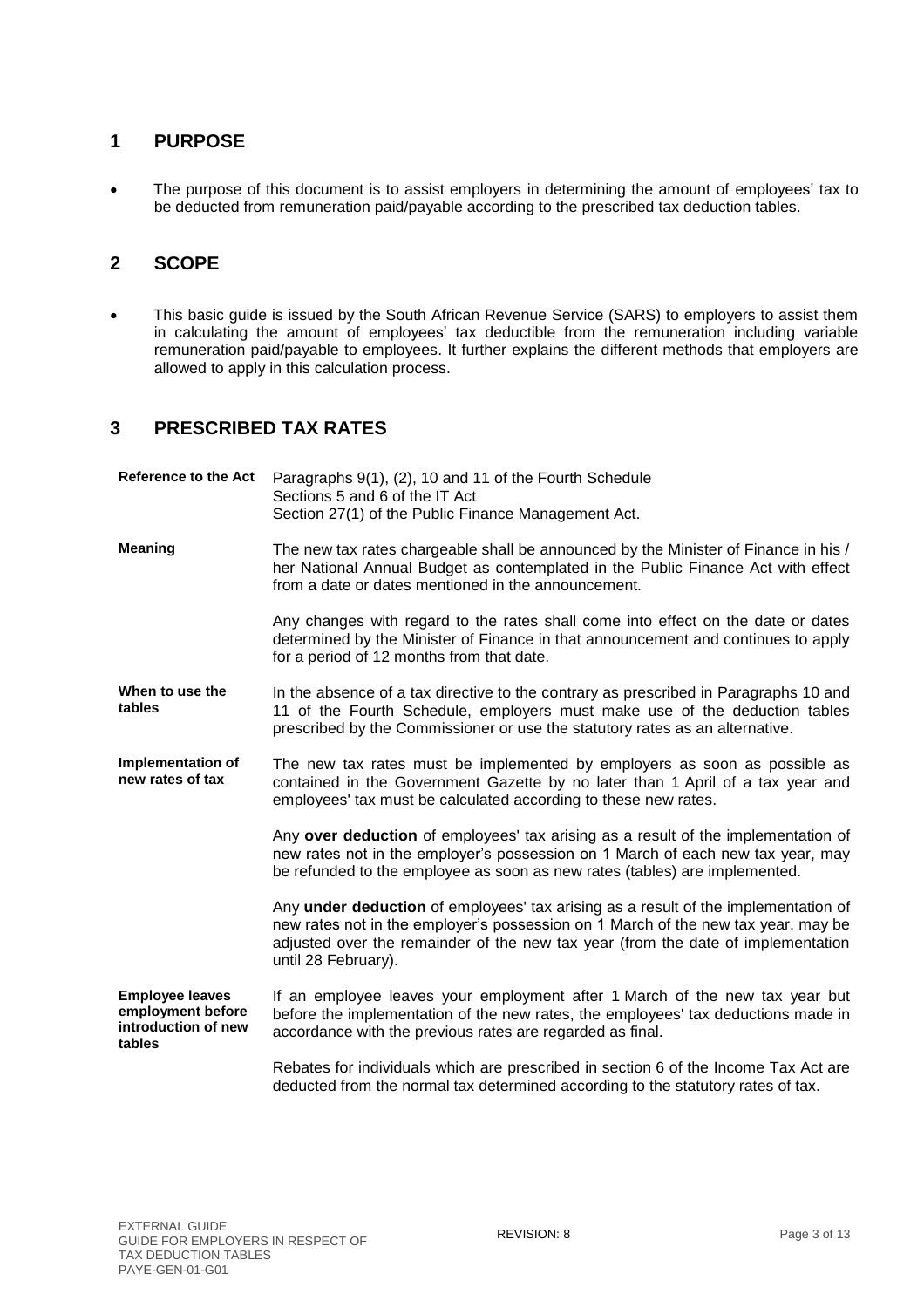#### <span id="page-3-0"></span>**4 STATUTORY RATES OF TAX**

#### **Tax Tables for Individuals and Trusts**

#### **2018/2019 Tax Year (1 March 2018 to 28 February 2019)**

| <b>TAXABLE INCOME (R)</b> | <b>RATES OF TAX (R)</b>                       |
|---------------------------|-----------------------------------------------|
| $0 - R195850$             | 18% of each R1                                |
| R195 851-R305 850         | R35 253 + 26% of the amount above R195 850    |
| R305 851 - R423 300       | R63 853 + 31% of the amount above R305 850    |
| R423 301 - R555 600       | R100 263 + 36% of the amount above R423 300   |
| R555 601 - R708 310       | R147 891 + 39% of the amount above R555 600   |
| R708 311 - R1 500 000     | R207 448 + 41% of the amount above R708 310   |
| R1 500 001 and above      | R532 041 + 45% of the amount above R1 500 000 |

| Tax rebates applicable to individuals             | 2019                |
|---------------------------------------------------|---------------------|
| Primary rebate                                    | R <sub>14</sub> 067 |
| Secondary rebate (for persons 65 years and older) | R7 713              |
| Tertiary rebate (for persons 75 years and older)  | R <sub>2</sub> 574  |

| Tax thresholds applicable to individuals | 2019                 |
|------------------------------------------|----------------------|
| Persons under 65 years                   | R78 150              |
| Persons 65 years and older               | R <sub>121</sub> 000 |
| Persons 75 years and older               | R <sub>135</sub> 300 |

The rebates for individuals must be deducted from normal tax determined according to statutory rates of tax.

- The primary rebate is deductible for all individuals.
- The secondary rebate may only be applied for individuals who will be 65 years or older on the last day of the relevant year of assessment.
- The tertiary rebate is deductible only for individuals who will be 75 years or older on the last day of the relevant year of assessment.
- With effect from 1 March 2014, the Medical Scheme Fees Tax Credit for individuals is a rebate which applies in respect of contributions paid by the taxpayer during the year of assessment to a registered medical scheme. The amount of the rebate (tax credit) is based on the following values per month in the year of assessment in respect of which the contributions were paid in respect of the taxpayer himself/herself, his/her spouse and any dependant of the taxpayer.

| Medical scheme fees tax credit | 2019             |
|--------------------------------|------------------|
| For the taxpayer               | R310             |
| For the first dependent        | R310             |
| For each additional dependent  | R <sub>209</sub> |

#### <span id="page-3-1"></span>**5 DIFFERENT VERSIONS OF TAX DEDUCTION PROGRAMS**

**Differences between tables and tax programs** Small differences may occur between the manual tables, and other computer programs based on the statutory rates of tax. These methods are acceptable in terms of the Income Tax Act provided that the results are within the provisions of this Act. **Other computer programs** Employers may use computer programs that render the same results, as the results that the employers receive when using the statutory rates of tax. Where an employer use a computerised payroll or his/her/its own created payroll program, the instructions and guidelines as prescribed by SARS must still be followed.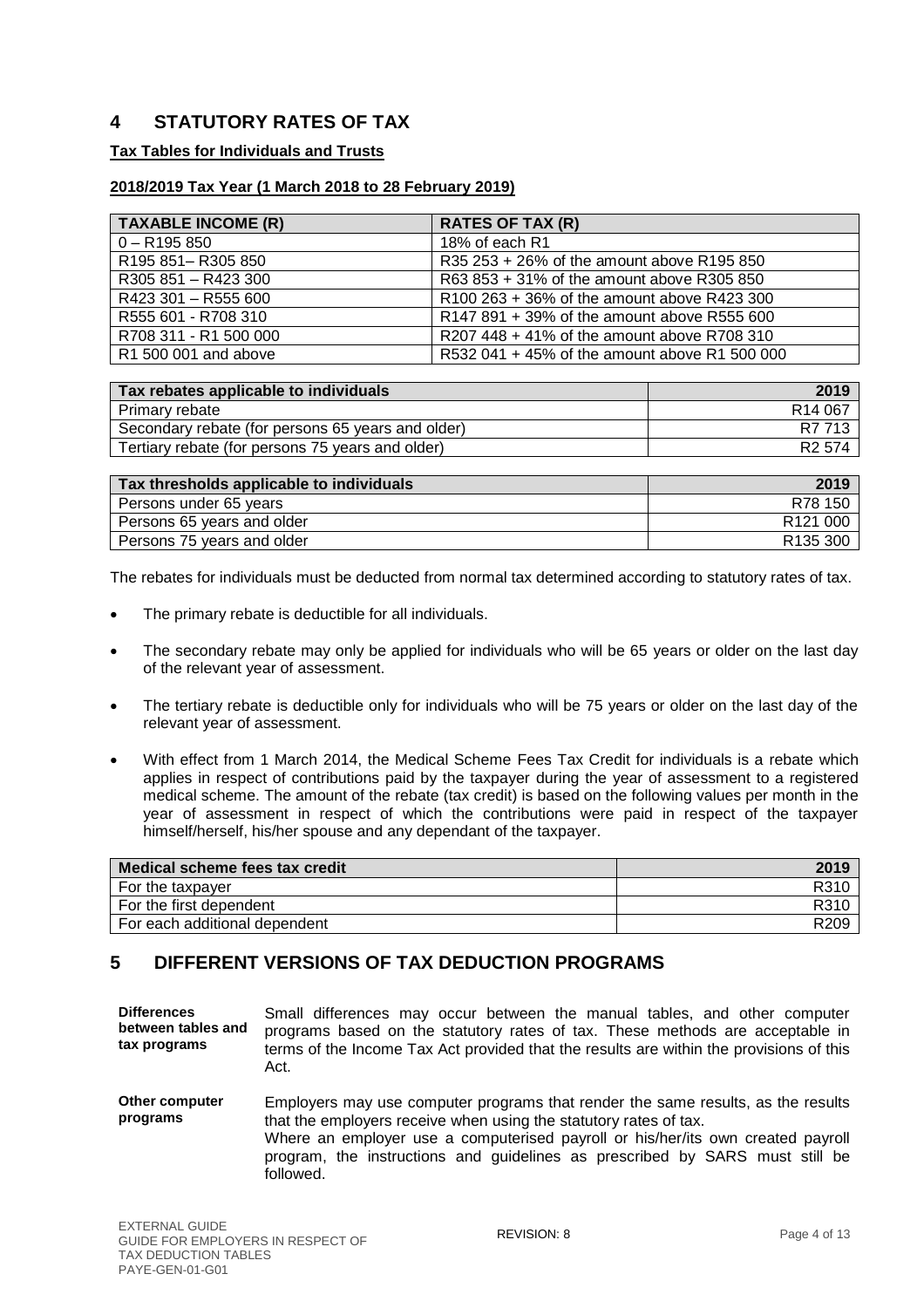#### <span id="page-4-0"></span>**6 EXPLANATION ON HOW TO USE THE TAX DEDUCTION TABLES**

**Weekly tables** A weekly remunerated employee under the age of 65 receives a weekly wage of R3 600 and contributes R160 to a pension fund as well as R180 to a registered medical scheme in respect of himself/herself and one dependant.

| Weekly wage                                                                     | R <sub>3</sub> 600 |
|---------------------------------------------------------------------------------|--------------------|
| Less: allowable pension fund contributions                                      | R 160              |
| Balance of remuneration                                                         | R <sub>3</sub> 440 |
| Employees' tax on balance of remuneration according to the weekly tax<br>tables | R 348              |
| Less: Medical Scheme Fees Tax Credit (R310+R310 p/m $\div$ 4 weeks).            | R 155              |
| Amount of Tax to be deducted                                                    | R 193              |

**Fortnightly tables** A fortnightly remunerated employee under the age of 65 receives a fortnight wage of R8 980 and contributes R320 to a pension fund and R150 to a retirement annuity fund as well as R350 to a registered medical scheme in respect of himself/herself and one dependant.

| Fortnight wage                                                                       | R8 980             |
|--------------------------------------------------------------------------------------|--------------------|
| Less: allowable pension fund contributions                                           | R 320              |
| Less: allowable retirement annuity fund contributions                                | 150<br>R.          |
| Balance of remuneration                                                              |                    |
|                                                                                      | R8 510             |
| Employees' tax on balance of remuneration according to the fortnightly tax<br>tables | R <sub>1</sub> 071 |
| Less: Medical Scheme Fees Tax Credit (R310+310 p/m $\div$ 2 weeks)                   | R 310              |
| Amount of Tax to be deducted                                                         | 761                |

#### **Monthly tables** A monthly remunerated employee under the age of 65 receives a salary of R18 600 and contributes R775 per month to a pension fund and R325 per month to a retirement annuity fund as well as R800 to a registered medical scheme in respect of himself/herself and one dependant.

| Monthly salary                                                                  |    | R 18600  |
|---------------------------------------------------------------------------------|----|----------|
| Less: allowable pension fund contributions                                      | R  | 775      |
| Less: allowable retirement annuity fund contributions                           | R  | 325      |
| Balance of remuneration                                                         |    | R 17 500 |
| Employees' Tax on balance of remuneration according to the annual tax<br>tables | R. | 2072     |
| Less: Medical Scheme Fees Tax Credit (R310+R310 p/m)                            | R  | 620      |
| Amount of Tax to be deducted                                                    | R  | 1452     |

**Annual tables** An employee under the age of 65 received a salary (retirement funding income) of R15 500 per month and contributes R300 per month to a pension fund as well as R800 per month to a registered medical scheme in respect of himself/herself and one dependant.

| Annual salary (R15 500 x 12)<br>Less: allowable pension fund contributions                     | R 186 000<br>R<br>3 600 |
|------------------------------------------------------------------------------------------------|-------------------------|
| Balance of remuneration                                                                        | R 182 400               |
| Employees' tax on balance of remuneration according to the annual tax $\mid R$ 18763<br>tables |                         |
| Less: Medical Scheme Fees Tax Credit (R310+310 p/m x 12)                                       | R<br>7 440              |
| Amount of Tax to be deducted                                                                   | 11.323<br>R             |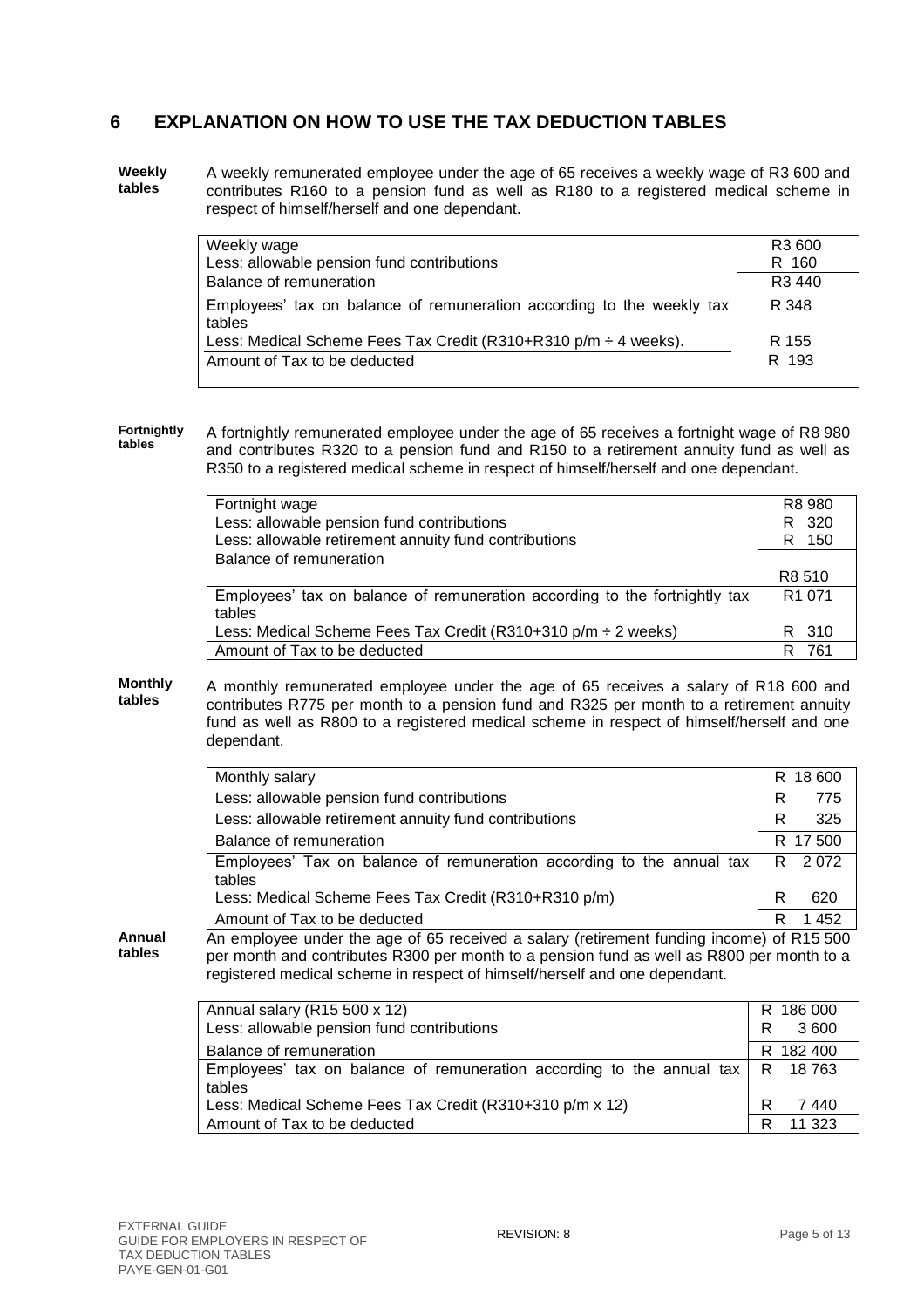#### <span id="page-5-0"></span>**7 REFERENCES**

#### <span id="page-5-1"></span>**7.1 LEGISLATION**

| Legislation<br>and    | Rules   Sections 5 and 6, Paragraphs 9(1), (2) and 10 of the Fourth Schedule to the |
|-----------------------|-------------------------------------------------------------------------------------|
| administered by SARS: | Income Tax Act No.58 of 1962                                                        |
|                       | Section 27 of the Public Finance Management Act No. 1 of 1999                       |
|                       | Tax Administration Act No. 28 of 2011                                               |
|                       | The Employment Tax Incentive Act No. 26 of 2013                                     |
| Other Legislation:    | None                                                                                |

#### <span id="page-5-2"></span>**7.2 CROSS REFERENCES**

| <b>DOCUMENT#</b>      | <b>DOCUMENT TITLE</b>                                      |
|-----------------------|------------------------------------------------------------|
| PAYE-GEN-01-G01-A01   | Weekly tax deduction tables                                |
| PAYE-GEN-01-G01-A02   | Fortnightly tax deduction tables                           |
| PAYE-GEN-01-G01-A03   | Monthly tax deduction tables                               |
| PAYE-GEN-01-G01-A04   | Annual tax deduction tables                                |
| PAYE-GEN-01-G02       | Guide for Employers in respect of Fringe Benefits          |
| PAYE-GEN-01-G03       | Guide for Employers in respect of Allowances               |
| PAYE-GEN-01-G03-A01   | Rate per Kilometre Schedule                                |
| PAYE-GEN-01-G03-A02   | Subsistence Allowance in respect of Foreign Travel         |
| PAYE-GEN-01-G13       | Guide for employer in respect of Employees' Tax for 2019   |
| PAYE-GEN-01-G05       | Guide for Employers in respect of Employment Tax Incentive |
| SDL-GEN-01-G01        | Guide for Employers in respect of SDL                      |
| <b>UIF-GEN-01-G01</b> | Guide for Employers in respect of UIF                      |

#### <span id="page-5-3"></span>**8 DEFINITIONS AND ACRONYMS**

| <b>Alternate period</b>        | A period, whether of 12 months or not, commencing on the day following             |
|--------------------------------|------------------------------------------------------------------------------------|
|                                | the last day of the preceding alternate period in relation to the employer and     |
|                                | ending on a date falling not more than 14 days before or after the last day of     |
|                                | February, or such greater number of days as the Commissioner, having               |
|                                | regard to the circumstances of the case, may allow.                                |
|                                |                                                                                    |
| <b>Annual equivalent</b>       | An amount equal to the sum of net remuneration multiplied by the ratio             |
|                                | which a full year bears to the period in respect of which such net                 |
|                                | remuneration is payable.                                                           |
| <b>Annual payment</b>          | An amount of net remuneration that is, in accordance with the employee's           |
|                                | conditions of service or the employer's practice, paid in a lump sum to the        |
|                                | employee or it is an amount that is calculated without reference to a period.      |
| <b>Associated person (in</b>   | Where the employer is a company, it means that any other company which             |
| relation to an employer)       | is associated with that employer by reason of the fact that both companies         |
| for ETI purposes only          | are managed or controlled directly or indirectly by substantially the same         |
|                                | persons; or                                                                        |
|                                | Where the employer is not a company, it means that any company which is            |
|                                | managed or controlled directly or indirectly by the employer or by any             |
|                                | partnership of which the employer is a member;                                     |
| <b>Balance of remuneration</b> | Any amount of remuneration after deducting the allowable deductions for            |
|                                | Employees' Tax purposes.                                                           |
| <b>Broad-based employee</b>    | A plan in terms of which:                                                          |
| share plan                     | Equity shares in that employer, or in a company that is an associated<br>$\bullet$ |
|                                | institution in relation to the employer, are acquired by employees from            |
|                                | that employer, for consideration which does not exceed the minimum                 |
|                                |                                                                                    |
|                                | consideration required by the Companies Act, 1973;                                 |
|                                | Employees who participate in any other equity scheme of the<br>٠                   |
|                                | employer or of a company that is an associated institution in relation to          |
|                                | the employer, are not entitled to participate and where at least 80% of            |
|                                | all other employees who are employed by the employer on a                          |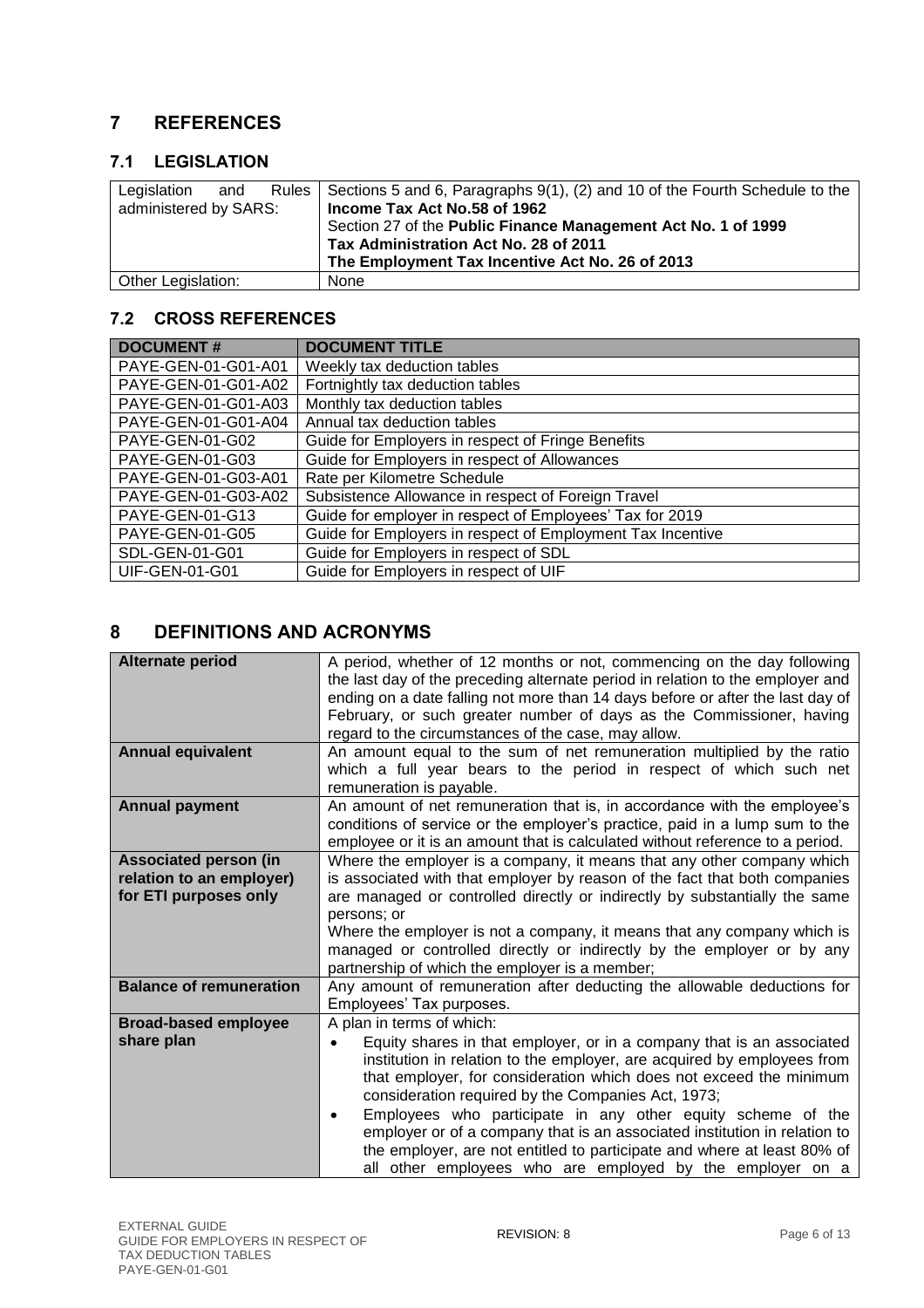|                          | permanent basis on the date of grant are entitled to participate;<br>The employees who acquire the equity shares are entitled to all<br>$\bullet$<br>dividends and full voting rights in relation to those equity shares; and<br>No restriction have been imposed in respect of the disposal of the<br>$\bullet$<br>equity shares, other than a:<br>Restriction imposed by legislation;<br>Right of any person to acquire those equity shares from the |
|--------------------------|--------------------------------------------------------------------------------------------------------------------------------------------------------------------------------------------------------------------------------------------------------------------------------------------------------------------------------------------------------------------------------------------------------------------------------------------------------|
|                          | employee or former employee who acquired the equity share:                                                                                                                                                                                                                                                                                                                                                                                             |
|                          | $\circ$ in the case where the employee or former employee is or was<br>guilty of misconduct or poor performance, at the lower of market                                                                                                                                                                                                                                                                                                                |
|                          | value on the date of the grant or acquisition by that employer; or                                                                                                                                                                                                                                                                                                                                                                                     |
|                          | $\circ$ in any other case, at market value on the date of acquisition by                                                                                                                                                                                                                                                                                                                                                                               |
|                          | that person.; or                                                                                                                                                                                                                                                                                                                                                                                                                                       |
|                          | Restriction in terms of which the person who acquired the equity<br>$\Box$<br>shares may not dispose of the equity shares for a period which may                                                                                                                                                                                                                                                                                                       |
|                          | not extend beyond five years from the date of grant.                                                                                                                                                                                                                                                                                                                                                                                                   |
| <b>CCMA</b>              | The Commission for Conciliation, Mediation and Arbitration.                                                                                                                                                                                                                                                                                                                                                                                            |
| <b>Commissioner</b>      | The Commissioner for the South African Revenue Service.                                                                                                                                                                                                                                                                                                                                                                                                |
| <b>Employee</b>          | An employee foreEmployees' tax purposes is defines as a:                                                                                                                                                                                                                                                                                                                                                                                               |
|                          | Natural person who receives remuneration or to whom remuneration<br>$\bullet$                                                                                                                                                                                                                                                                                                                                                                          |
|                          | accrues;<br>Person (including a company) who receives remuneration or to whom                                                                                                                                                                                                                                                                                                                                                                          |
|                          | $\bullet$<br>remuneration accrues by reason of services rendered by such person                                                                                                                                                                                                                                                                                                                                                                        |
|                          | to or on behalf of a labour broker;                                                                                                                                                                                                                                                                                                                                                                                                                    |
|                          | Labour broker;<br>$\bullet$                                                                                                                                                                                                                                                                                                                                                                                                                            |
|                          | Person or class or category of persons whom the Minister of Finance<br>$\bullet$                                                                                                                                                                                                                                                                                                                                                                       |
|                          | by notice in the Government Gazette declares to be an employee;                                                                                                                                                                                                                                                                                                                                                                                        |
|                          | Personal service provider;<br>$\bullet$<br>Director of a private company.<br>$\bullet$                                                                                                                                                                                                                                                                                                                                                                 |
|                          |                                                                                                                                                                                                                                                                                                                                                                                                                                                        |
|                          | An employee for UIF purposes is defined as any natural person who<br>receives any remuneration or to whom remuneration accrues in respect of<br>services rendered or to be rendered by that person but excluding an<br>independent contractor.                                                                                                                                                                                                         |
|                          | An employee for SDL purposes is defined as an employee for Employees'<br>Tax purposes.                                                                                                                                                                                                                                                                                                                                                                 |
|                          | An employee for taxable benefit purposes is defined as any person who                                                                                                                                                                                                                                                                                                                                                                                  |
|                          | receives remuneration or to whom remuneration accrues and includes any                                                                                                                                                                                                                                                                                                                                                                                 |
|                          | director of a company but excludes persons who retired before<br>1 March 1992 except for purposes of the provisions which deal with the                                                                                                                                                                                                                                                                                                                |
|                          | payment of an employee's debt or the release of an employee from an                                                                                                                                                                                                                                                                                                                                                                                    |
|                          | obligation to pay a debt.                                                                                                                                                                                                                                                                                                                                                                                                                              |
| Employees' tax           | An amount of tax that an employer must deduct from all regular or periodic                                                                                                                                                                                                                                                                                                                                                                             |
|                          | payments (remuneration), paid or which becomes payable to an employee.                                                                                                                                                                                                                                                                                                                                                                                 |
| <b>Employer</b>          | Any person who pays or is liable to pay a person an amount by way of<br>remuneration including a person responsible for the payment of an amount                                                                                                                                                                                                                                                                                                       |
|                          | by way of remuneration to a person under the provisions of a law or out of                                                                                                                                                                                                                                                                                                                                                                             |
|                          | public funds or out of funds voted by parliament or Provincial Council. This                                                                                                                                                                                                                                                                                                                                                                           |
|                          | definition excludes any person not acting as a principal but includes any                                                                                                                                                                                                                                                                                                                                                                              |
|                          | person acting in a fiduciary capacity or in his/her capacity as a trustee in an                                                                                                                                                                                                                                                                                                                                                                        |
|                          | insolvent estate, an executor or an administrator of a benefit fund, pension<br>fund, pension preservation fund, provident fund, provident preservation                                                                                                                                                                                                                                                                                                |
|                          | fund, retirement annuity fund or any other fund.                                                                                                                                                                                                                                                                                                                                                                                                       |
| <b>Equity instrument</b> | Means a share or a member's interest in a company, including:                                                                                                                                                                                                                                                                                                                                                                                          |
|                          | An option to acquire such a share, part of a share or member's                                                                                                                                                                                                                                                                                                                                                                                         |
|                          | interest;                                                                                                                                                                                                                                                                                                                                                                                                                                              |
|                          | Any financial instrument that is convertible to a share or member's                                                                                                                                                                                                                                                                                                                                                                                    |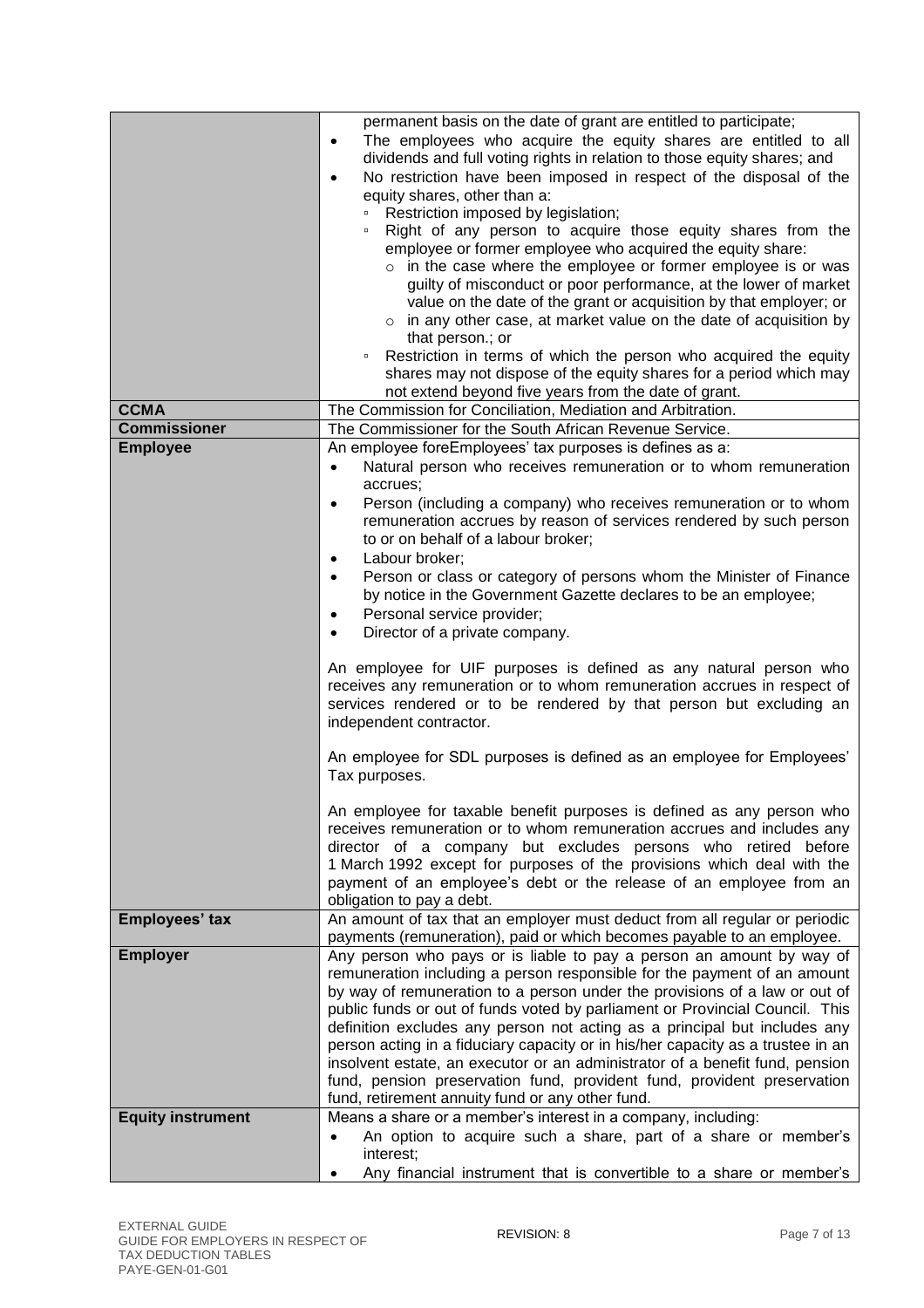|                                          | interest; and                                                                                                                                                                                                                                                                                                                                                                                                                                                                                                                                                                                                                                                                                                                                                                                                                                                                                                                                                                                                                                                                                                                                                                                                                                                                                                                                                                                                                   |
|------------------------------------------|---------------------------------------------------------------------------------------------------------------------------------------------------------------------------------------------------------------------------------------------------------------------------------------------------------------------------------------------------------------------------------------------------------------------------------------------------------------------------------------------------------------------------------------------------------------------------------------------------------------------------------------------------------------------------------------------------------------------------------------------------------------------------------------------------------------------------------------------------------------------------------------------------------------------------------------------------------------------------------------------------------------------------------------------------------------------------------------------------------------------------------------------------------------------------------------------------------------------------------------------------------------------------------------------------------------------------------------------------------------------------------------------------------------------------------|
|                                          | Any contractual right or obligation the value of which is determined                                                                                                                                                                                                                                                                                                                                                                                                                                                                                                                                                                                                                                                                                                                                                                                                                                                                                                                                                                                                                                                                                                                                                                                                                                                                                                                                                            |
|                                          | directly or indirectly with reference to a share or member's interest.                                                                                                                                                                                                                                                                                                                                                                                                                                                                                                                                                                                                                                                                                                                                                                                                                                                                                                                                                                                                                                                                                                                                                                                                                                                                                                                                                          |
| <b>ETI Act</b><br><b>Fourth Schedule</b> | Employment Tax Incentive Act No. 26 of 2013                                                                                                                                                                                                                                                                                                                                                                                                                                                                                                                                                                                                                                                                                                                                                                                                                                                                                                                                                                                                                                                                                                                                                                                                                                                                                                                                                                                     |
| Gain                                     | The Fourth Schedule to the Income Tax Act No 58 of 1962.<br>A gain for purposes of a broad based employee share plan and qualifying                                                                                                                                                                                                                                                                                                                                                                                                                                                                                                                                                                                                                                                                                                                                                                                                                                                                                                                                                                                                                                                                                                                                                                                                                                                                                             |
|                                          | equity instruments means the amount by which any amount received by or<br>accrued to the employee from the disposal exceeds the consideration given<br>by the employee for the qualifying equity share, right or interest.                                                                                                                                                                                                                                                                                                                                                                                                                                                                                                                                                                                                                                                                                                                                                                                                                                                                                                                                                                                                                                                                                                                                                                                                      |
| Holder of a public office                | The President, Deputy President, a Minister, a Deputy Minister, a member                                                                                                                                                                                                                                                                                                                                                                                                                                                                                                                                                                                                                                                                                                                                                                                                                                                                                                                                                                                                                                                                                                                                                                                                                                                                                                                                                        |
|                                          | of the National Assembly, a permanent delegate to the National Council of<br>Provinces, a Premier, a member of an Executive Councillor, a member of a<br>provincial legislature<br>Any member of a municipal council, a traditional leader, a member of a                                                                                                                                                                                                                                                                                                                                                                                                                                                                                                                                                                                                                                                                                                                                                                                                                                                                                                                                                                                                                                                                                                                                                                       |
|                                          | provincial House of Traditional Leaders or a member of the Council of<br>Traditional Leaders; and                                                                                                                                                                                                                                                                                                                                                                                                                                                                                                                                                                                                                                                                                                                                                                                                                                                                                                                                                                                                                                                                                                                                                                                                                                                                                                                               |
|                                          | A person occupying the office of president, chairman or chief executive<br>officer of any non-profit organisation, shown to the satisfaction of the<br>Commissioner to be organised on a national or regional basis to represent<br>persons with a common interest and the funds of which are derived wholly<br>or mainly from subscriptions from members or donations from the general                                                                                                                                                                                                                                                                                                                                                                                                                                                                                                                                                                                                                                                                                                                                                                                                                                                                                                                                                                                                                                         |
|                                          | public.                                                                                                                                                                                                                                                                                                                                                                                                                                                                                                                                                                                                                                                                                                                                                                                                                                                                                                                                                                                                                                                                                                                                                                                                                                                                                                                                                                                                                         |
| <b>Labour broker</b>                     | Any natural person who conducts or carries on any business whereby such<br>person for reward provides a client of such business with other persons (or<br>procures other persons) to render a service or to perform work for the client,<br>for which services or work of such other persons are remunerated by such<br>person.                                                                                                                                                                                                                                                                                                                                                                                                                                                                                                                                                                                                                                                                                                                                                                                                                                                                                                                                                                                                                                                                                                 |
| Lump sum benefit                         | Means a retirement fund lump sum benefit or retirement fund lump sum                                                                                                                                                                                                                                                                                                                                                                                                                                                                                                                                                                                                                                                                                                                                                                                                                                                                                                                                                                                                                                                                                                                                                                                                                                                                                                                                                            |
| <b>Section 1</b>                         | withdrawal benefit.                                                                                                                                                                                                                                                                                                                                                                                                                                                                                                                                                                                                                                                                                                                                                                                                                                                                                                                                                                                                                                                                                                                                                                                                                                                                                                                                                                                                             |
| <b>Market value</b>                      | In relation to an equity instrument of:<br>A private company or a company that would be regarded as a private<br>$\bullet$<br>company if it were incorporated under the Companies Act of 1973,<br>means an amount determined as its value in terms of a method of<br>valuation:<br>Prescribed in the rules relating to the acquisition and disposal of<br>that equity instrument;<br>Which is regarded as a proxy for the market value of that equity<br>$\Box$<br>instrument for the purposes of those rules; and<br>• Used consistently to determine both the consideration for the<br>acquisition of that equity instrument and the price of the equity<br>instrument repurchased from the employee after it has vested in<br>that employee; or<br>Any other company, means the price which could be obtained upon<br>$\bullet$<br>the sale of that equity instrument between a willing buyer and a willing<br>seller dealing freely at arm's length in an open market and, in the<br>cases of a restricted equity instrument, had the restriction to which that<br>equity instrument is subject not existed.<br>In relation to <b>equity share</b> means the price which could be obtained upon<br>the sale of that equity share between a willing buyer and a willing seller<br>dealing freely at arm's length in an open market and without having regard<br>to any restrictions imposed in respect of that equity share. |
| <b>Marketable security</b>               | Any security, stock, debenture, share, option or other interest capable of                                                                                                                                                                                                                                                                                                                                                                                                                                                                                                                                                                                                                                                                                                                                                                                                                                                                                                                                                                                                                                                                                                                                                                                                                                                                                                                                                      |
|                                          | being sold in a share-market or exchange or otherwise                                                                                                                                                                                                                                                                                                                                                                                                                                                                                                                                                                                                                                                                                                                                                                                                                                                                                                                                                                                                                                                                                                                                                                                                                                                                                                                                                                           |
| <b>Month</b>                             | In relation to an employer for taxable benefit purposes means any twelve<br>portions into which any calendar year is divided.                                                                                                                                                                                                                                                                                                                                                                                                                                                                                                                                                                                                                                                                                                                                                                                                                                                                                                                                                                                                                                                                                                                                                                                                                                                                                                   |
| <b>Net remuneration</b>                  | The balance of remuneration, excluding the following:                                                                                                                                                                                                                                                                                                                                                                                                                                                                                                                                                                                                                                                                                                                                                                                                                                                                                                                                                                                                                                                                                                                                                                                                                                                                                                                                                                           |
|                                          | Special remuneration paid/payable to<br>worker<br>any<br>mine<br>$\bullet$<br>as<br>contemplated in section 5(9);                                                                                                                                                                                                                                                                                                                                                                                                                                                                                                                                                                                                                                                                                                                                                                                                                                                                                                                                                                                                                                                                                                                                                                                                                                                                                                               |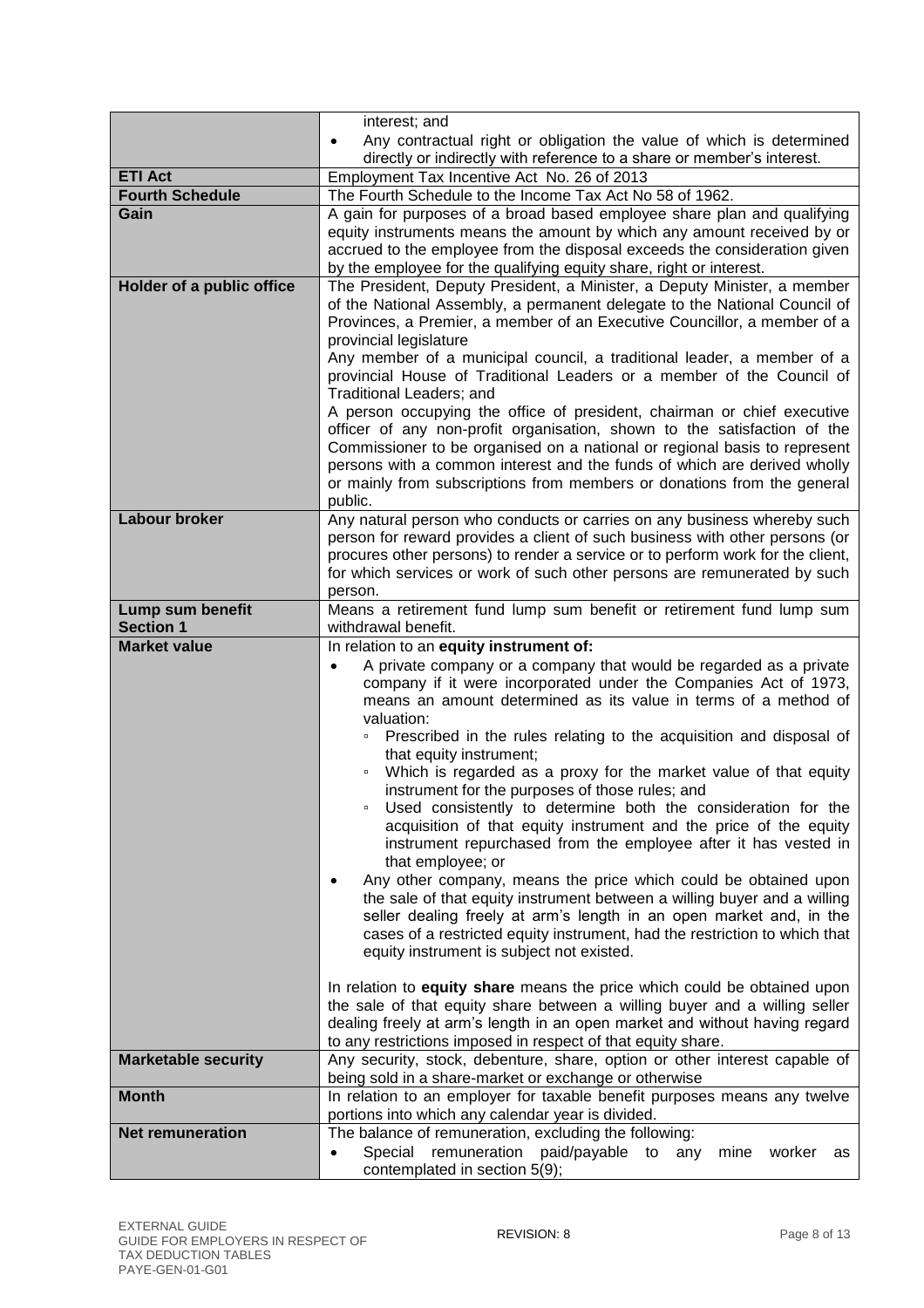|                                                            | Remuneration received by an employee who incurred deductible<br>$\bullet$<br>expenses in the production of income (the quantum of expenses can<br>only be determine on assessment);                                                                                                                                                                                                              |
|------------------------------------------------------------|--------------------------------------------------------------------------------------------------------------------------------------------------------------------------------------------------------------------------------------------------------------------------------------------------------------------------------------------------------------------------------------------------|
|                                                            | Remuneration which is under the provisions of Section 7(2) deemed to<br>$\bullet$<br>be income that accrued to the spouse of the employee;                                                                                                                                                                                                                                                       |
|                                                            | Remuneration not derived:<br>$\bullet$<br>From standard employment; or<br>By way of an annuity provided or payable by a pension fund,<br>pension preservation fund, provident fund, provident preservation<br>fund or benefit fund;                                                                                                                                                              |
|                                                            | Remuneration paid or payable to a director of a company or member<br>$\bullet$<br>of a close corporation;                                                                                                                                                                                                                                                                                        |
|                                                            | Travel allowance which is subject to Employees' Tax (80% portion);<br>$\bullet$<br>An allowance granted to the holder of any public office, which is<br>$\bullet$                                                                                                                                                                                                                                |
|                                                            | subject to Employees' Tax (50% portion);<br>Remuneration derived by an employee in respect of which such<br>$\bullet$                                                                                                                                                                                                                                                                            |
|                                                            | employee is entitled to set off an assessed loss under Section 20(1);<br>and                                                                                                                                                                                                                                                                                                                     |
|                                                            | Any retirement fund lump sum benefit or retirement fund lump sum<br>$\bullet$<br>withdrawal benefit.                                                                                                                                                                                                                                                                                             |
| <b>PAYE</b>                                                | Pay-As-You-Earn (employees' tax)                                                                                                                                                                                                                                                                                                                                                                 |
| <b>Prescribed rate</b>                                     | In relation to any interest payable, means such rate as the Minister may<br>from time to time fix by notice in the Gazette in terms of section 80(1)(b) of<br>the Public Finance Management Act, 1999 (no. 1 of 1999): Provided that<br>where the Minister fixes a new rate in terms of that Act, that new rate will<br>apply from the first day of the second month following the date on which |
|                                                            | that new rate came into operation.                                                                                                                                                                                                                                                                                                                                                               |
| <b>Public Finance</b><br><b>Management Act</b>             | Public Finance Management Act No.1 of 1999                                                                                                                                                                                                                                                                                                                                                       |
| <b>Qualifying employee for</b><br><b>ETI purposes only</b> | An employee as contemplated in section 6 of the ETI Act                                                                                                                                                                                                                                                                                                                                          |
| <b>Qualifying equity share</b>                             | An equity share acquired in a tax year in terms of a broad-based employee<br>share plan, where the market value of all equity shares, which were<br>acquired by that employee in terms of that plan in that year and the two<br>immediately preceding tax years does not in aggregate exceed R50 000.                                                                                            |
| <b>Relevant material</b>                                   | As defined per section 1 of the Tax Administration Act means any<br>information, document or thing that is foreseeable relevant for tax risk<br>assessment, assessing tax, collecting tax, showing non-compliance with an<br>obligation under a tax Act or showing that a tax offence was committed                                                                                              |
| <b>Remuneration for</b>                                    | Remuneration for Employees' Tax purposes is defined as any amount of                                                                                                                                                                                                                                                                                                                             |
| <b>Employees' tax purposes</b>                             | income which is paid or is payable to any person by way of any salary,                                                                                                                                                                                                                                                                                                                           |
|                                                            | leave pay, wage, overtime pay, bonus, gratuity, commission, fee,<br>emolument, pension, superannuation allowance, retiring allowance or                                                                                                                                                                                                                                                          |
|                                                            | stipend, whether in cash or otherwise and whether or not in respect of                                                                                                                                                                                                                                                                                                                           |
|                                                            | services rendered, including:                                                                                                                                                                                                                                                                                                                                                                    |
|                                                            | Restraint of trade payments;<br>$\bullet$                                                                                                                                                                                                                                                                                                                                                        |
|                                                            | An amount, including a voluntary award, received or accrued in<br>$\bullet$                                                                                                                                                                                                                                                                                                                      |
|                                                            | commutation of amounts due in terms of a contract of employment or<br>service;                                                                                                                                                                                                                                                                                                                   |
|                                                            | An amount received or accrued in respect of the relinquishment,<br>$\bullet$                                                                                                                                                                                                                                                                                                                     |
|                                                            | termination, loss, repudiation, cancellation or variation of an office or<br>employment or of an appointment;                                                                                                                                                                                                                                                                                    |
|                                                            | An allowance or advance paid to an employee in respect of<br>$\bullet$                                                                                                                                                                                                                                                                                                                           |
|                                                            | accommodation, meals or other incidental costs while the employee is                                                                                                                                                                                                                                                                                                                             |
|                                                            | by reason of the duties of his/her office obliged to spend at least one                                                                                                                                                                                                                                                                                                                          |
|                                                            | night away from his/her usual place of residence in the Republic is<br>deemed to become payable to the employee in the following month in                                                                                                                                                                                                                                                        |
|                                                            | respect of services rendered. This deeming provision applies where                                                                                                                                                                                                                                                                                                                               |
|                                                            | such an allowance or advance was paid to an employee during any                                                                                                                                                                                                                                                                                                                                  |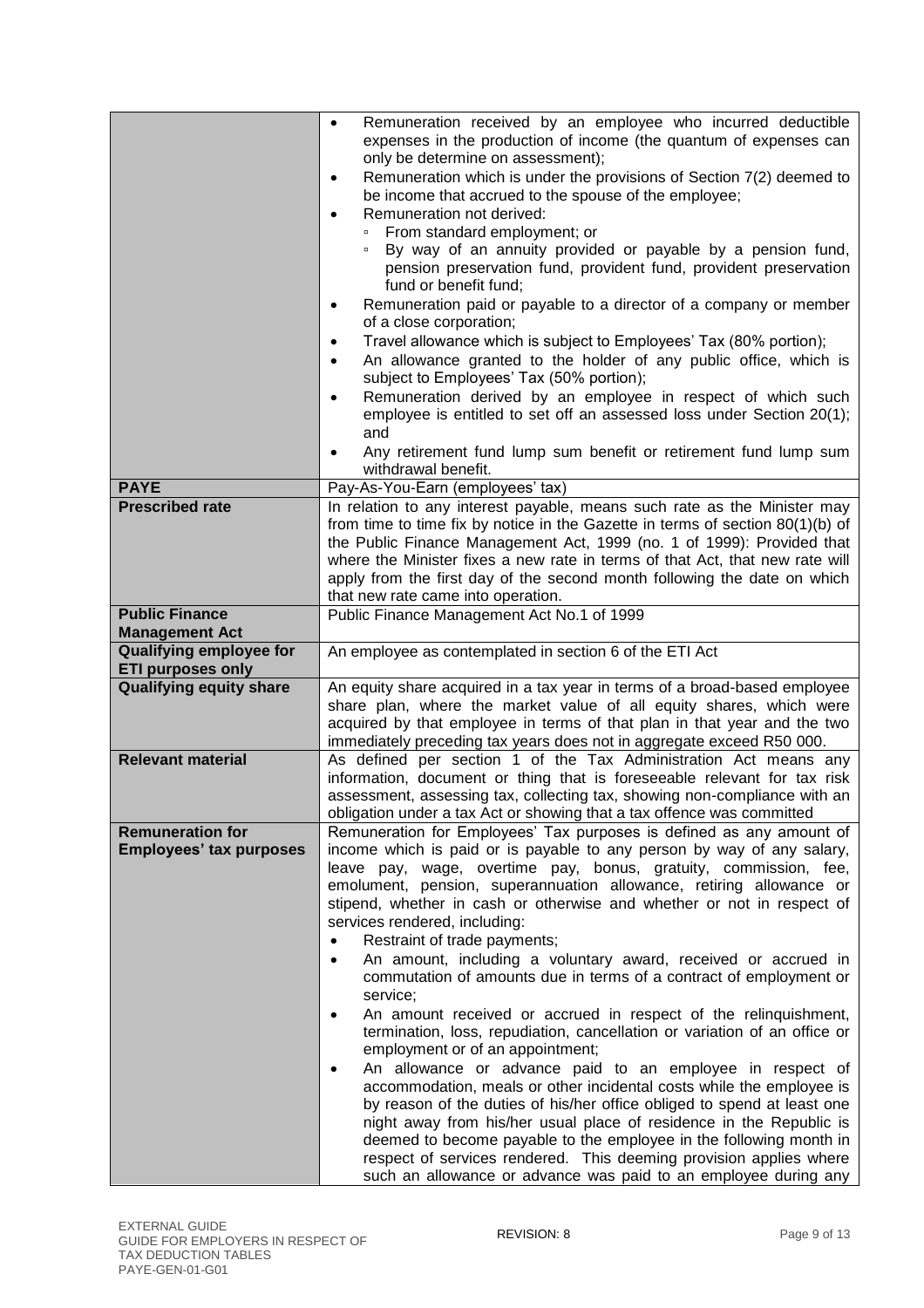| month in respect of a night away from his/her usual place of residence<br>and that employee has not by the last day of the following month either<br>spent the night away from his/her usual place of residence or<br>refunded that allowance or advance to the employer;<br>50 percent of the amount of any allowance referred to in section<br>$\bullet$<br>$8(1)(d)$ granted to the holder of a public office contemplated in section<br>$8(1)(e)$ , 80 percent of the amount of any allowance or advance in<br>respect of transport expenses referred to in section 8(1)(b), other than<br>any such allowance or advance contemplated in section $8(1)(b)(iii)$<br>which is based on the actual distance travelled by the<br>recipientprovided that where the employer is satisfied that at least 80<br>percent of the use of the motor vehicle for a year of assessment will be<br>for business purposes, then only 20 percent of the amount of such<br>allowance or advance must be included;<br>80 percent of the amount of the taxable benefit as determined in terms<br>$\bullet$<br>of paragraph 7 of the Seventh Schedule, provided that where the<br>employer is satisfied that at least 80 percent of the use of the motor<br>vehicle for a year of assessment will be for business purposes, then<br>only 20 percent of such amount must be included;<br>Any gain determined in terms of section 8B, which must be included in<br>$\bullet$<br>that person's income under that section;<br>Any amount determined in terms of section 8C which is required to be<br>$\bullet$<br>included in the income of that person;<br>Any amount deemed to be income accrued to that person in terms of<br>$\bullet$<br>section $7(11)$ .<br>Fringe benefits received in terms of the Seventh Schedule to the IT<br>$\bullet$<br>Act;<br>A gratuity received by or accrued to a person from his/her employer<br>$\bullet$<br>because such person obtained a university degree or diploma or has<br>been successful in an examination;<br>Any amount deemed to be income accrued to that person by way of a<br>$\bullet$<br>dividend contemplated in paragraphs (dd), (ii) and (jj) of the proviso to<br>section $10(1)(k)(i)$ ; |
|-----------------------------------------------------------------------------------------------------------------------------------------------------------------------------------------------------------------------------------------------------------------------------------------------------------------------------------------------------------------------------------------------------------------------------------------------------------------------------------------------------------------------------------------------------------------------------------------------------------------------------------------------------------------------------------------------------------------------------------------------------------------------------------------------------------------------------------------------------------------------------------------------------------------------------------------------------------------------------------------------------------------------------------------------------------------------------------------------------------------------------------------------------------------------------------------------------------------------------------------------------------------------------------------------------------------------------------------------------------------------------------------------------------------------------------------------------------------------------------------------------------------------------------------------------------------------------------------------------------------------------------------------------------------------------------------------------------------------------------------------------------------------------------------------------------------------------------------------------------------------------------------------------------------------------------------------------------------------------------------------------------------------------------------------------------------------------------------------------------------------------------------------------------------------------------------------------------------------------------|
|                                                                                                                                                                                                                                                                                                                                                                                                                                                                                                                                                                                                                                                                                                                                                                                                                                                                                                                                                                                                                                                                                                                                                                                                                                                                                                                                                                                                                                                                                                                                                                                                                                                                                                                                                                                                                                                                                                                                                                                                                                                                                                                                                                                                                                   |
| but not including:<br>Amounts paid to common law independent contractors, but excluding<br>$\bullet$<br>amounts paid to common law independent contractors who do not<br>employ three or more qualifying employees and are required to render<br>services mainly at the premises of the client and are subject to the<br>control or supervision of any person as to the manner in which their<br>duties are performed or as to the hours of work.                                                                                                                                                                                                                                                                                                                                                                                                                                                                                                                                                                                                                                                                                                                                                                                                                                                                                                                                                                                                                                                                                                                                                                                                                                                                                                                                                                                                                                                                                                                                                                                                                                                                                                                                                                                 |
| This exclusion does not apply to any:<br>Person who receives any remuneration or to whom any remuneration<br>accrues by reason of any services rendered by such person to or on<br>behalf of a labour broker;<br>Labour broker;<br>$\bullet$                                                                                                                                                                                                                                                                                                                                                                                                                                                                                                                                                                                                                                                                                                                                                                                                                                                                                                                                                                                                                                                                                                                                                                                                                                                                                                                                                                                                                                                                                                                                                                                                                                                                                                                                                                                                                                                                                                                                                                                      |
| Personal service provider; or<br>$\bullet$<br>Person who is not ordinarily resident in South Africa.<br>$\bullet$<br>Any pension or additional pension under the Social Assistance Act.<br>$\Box$<br>Any disability grant or additional or supplementary allowance under<br>$\Box$<br>the Social Assistance Act.<br>Any grant or contribution under the provisions of Section 89 of the                                                                                                                                                                                                                                                                                                                                                                                                                                                                                                                                                                                                                                                                                                                                                                                                                                                                                                                                                                                                                                                                                                                                                                                                                                                                                                                                                                                                                                                                                                                                                                                                                                                                                                                                                                                                                                           |
| Children's Act.<br>Amounts paid to an employee, wholly in reimbursement of<br>$\Box$<br>expenditures actually incurred by such employee in the course of<br>employment.<br>Any annuity in terms of an order of divorce or decree of judicial<br>$\Box$<br>separation or agreement of separation.                                                                                                                                                                                                                                                                                                                                                                                                                                                                                                                                                                                                                                                                                                                                                                                                                                                                                                                                                                                                                                                                                                                                                                                                                                                                                                                                                                                                                                                                                                                                                                                                                                                                                                                                                                                                                                                                                                                                  |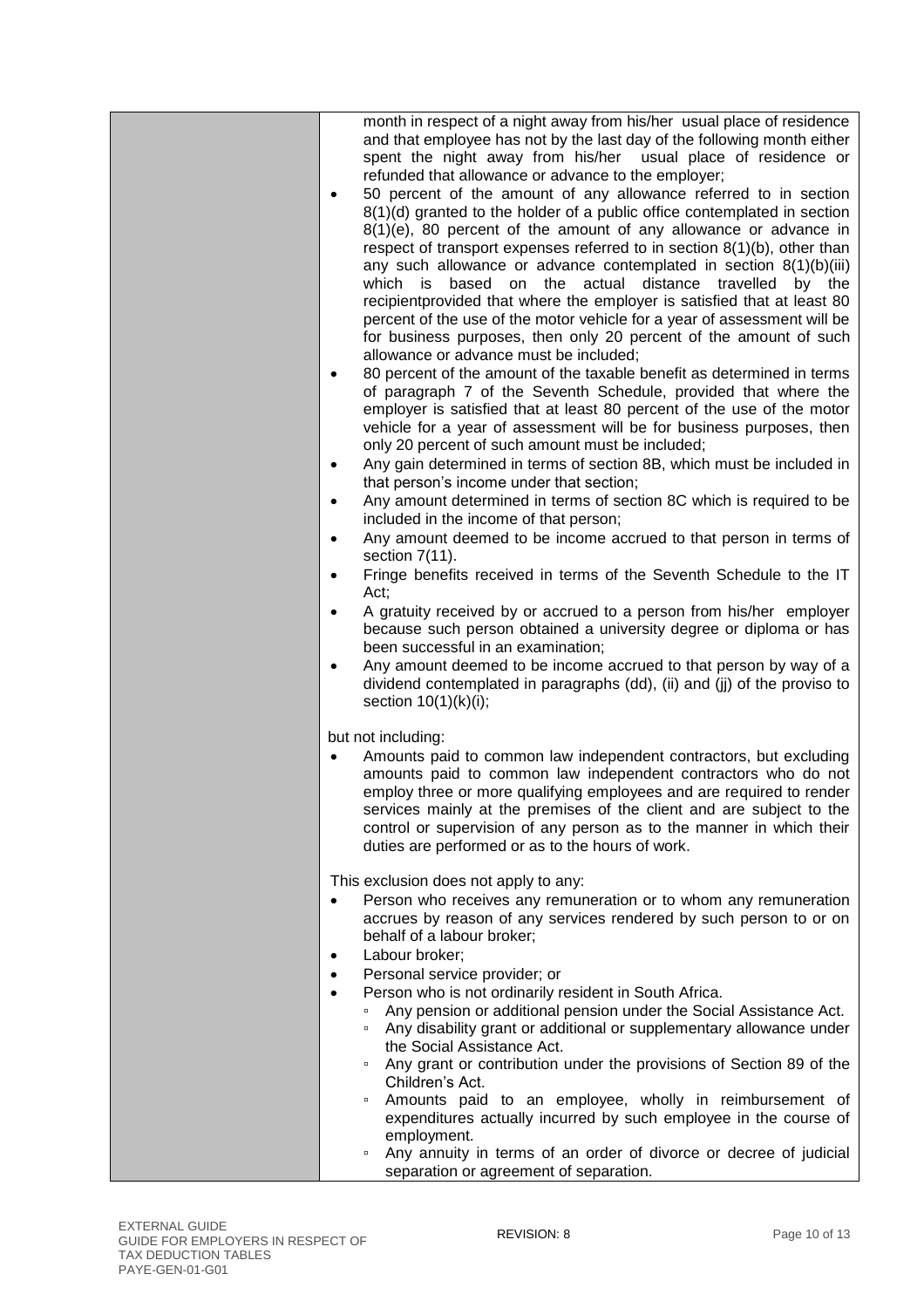| <b>Remuneration for SDL</b><br>proposes              | Remuneration for SDL purposes is defined as remuneration for Employees'<br>Tax purposes (this means after taking the allowable deductions into<br>account which the employer may have deducted for purposes of calculating<br>employees tax, including remuneration of employees who earn less than<br>the tax threshold), but does not include any of the following amounts:<br>An amount paid or payable to any labour broker or any person<br>declared by the Minister of Finance by notice in the Government<br>Gazette as an employee to whom a certificate of exemption has been<br>issued by SARS in terms of paragraph 2(5) of the Fourth Schedule;<br>An amount paid or payable to any person by way of pension,<br>superannuation allowance or retiring allowance;<br>An amount contemplated in paragraphs (a), (d), (e) or (eA) of the<br>definition of gross income in Section 1 of the Income Tax Act; and<br>An amount payable to a learner in terms of a contract of employment<br>$\bullet$<br>contemplated in Section 18(3) of the Skills Development Act. |
|------------------------------------------------------|-----------------------------------------------------------------------------------------------------------------------------------------------------------------------------------------------------------------------------------------------------------------------------------------------------------------------------------------------------------------------------------------------------------------------------------------------------------------------------------------------------------------------------------------------------------------------------------------------------------------------------------------------------------------------------------------------------------------------------------------------------------------------------------------------------------------------------------------------------------------------------------------------------------------------------------------------------------------------------------------------------------------------------------------------------------------------------|
| <b>Remuneration for UIF</b><br>contribution proposes | Remuneration for UIF purposes is defined as remuneration for Employees'<br>Tax purposes (before taking any allowable deductions into account which                                                                                                                                                                                                                                                                                                                                                                                                                                                                                                                                                                                                                                                                                                                                                                                                                                                                                                                          |
|                                                      | the employer may have deducted for purposes of calculating employees'<br>tax), but does not include any amount paid or payable to an employee:<br>By way of pension, superannuation allowance or retiring allowance;<br>$\bullet$<br>That constitutes an amount contemplated in Paragraphs (a), (cA), (d),<br>$\bullet$<br>(e) or (eA) of the definition of gross income in Section 1 of the Income<br>Tax Act;<br>By way of commission.<br>٠                                                                                                                                                                                                                                                                                                                                                                                                                                                                                                                                                                                                                               |
| <b>Remuneration proxy</b>                            | Remuneration proxy means -                                                                                                                                                                                                                                                                                                                                                                                                                                                                                                                                                                                                                                                                                                                                                                                                                                                                                                                                                                                                                                                  |
|                                                      | Remuneration as defined in para 1 of the Fourth schedule;<br>$\bullet$<br>If the previous year's remuneration is less than the 365 days, the<br>$\bullet$<br>remuneration needs to be grossed up to 365 days;<br>If the employee was not employed in the previous year, the first<br>$\bullet$<br>month's remuneration needs to be grossed up to 365 days.                                                                                                                                                                                                                                                                                                                                                                                                                                                                                                                                                                                                                                                                                                                  |
| <b>Representative employer</b>                       | Representative employer contemplated in the $4th$ Schedule means, in the                                                                                                                                                                                                                                                                                                                                                                                                                                                                                                                                                                                                                                                                                                                                                                                                                                                                                                                                                                                                    |
|                                                      | case of:<br>A company, the public officer of that company, or, in the event of such<br>$\bullet$<br>company being placed in liquidation or under judicial management, the<br>liquidator or judicial manager, as the case may be;<br>Any municipality or anybody corporate or unincorporated (other than a<br>company or a partnership), any manager, secretary, officer or other<br>person responsible for paying remuneration on behalf of such<br>municipality or body;<br>A person under legal disability, any guardian, curator, administrator or<br>٠<br>other person having the management or control of the affairs of the<br>person under legal disability; or<br>Any employer who is not resident in the Republic, any agent of such<br>$\bullet$<br>employer having authority to pay remuneration.<br>The representative employer is not relieved from any liability, responsibility                                                                                                                                                                              |
|                                                      | or duty of the employer and is therefore, subject to the same duties,<br>responsibilities and liabilities as the employer.                                                                                                                                                                                                                                                                                                                                                                                                                                                                                                                                                                                                                                                                                                                                                                                                                                                                                                                                                  |
| <b>Restricted equity</b><br>instrument               | An equity instrument:<br>Which is subject to any restriction (other than a restriction imposed by<br>$\bullet$<br>legislation) that prevents the employee from freely disposing of that<br>equity instrument at market value;<br>Which is subject to any restriction that could result in the employee<br>$\bullet$<br>forfeiting ownership or the right to acquire ownership of that equity<br>instrument otherwise than at market value or being penalised<br>financially in any other manner for not complying with the terms of the<br>agreement for the acquisition of that equity instrument;<br>If any person has retained the right to impose a restriction                                                                                                                                                                                                                                                                                                                                                                                                         |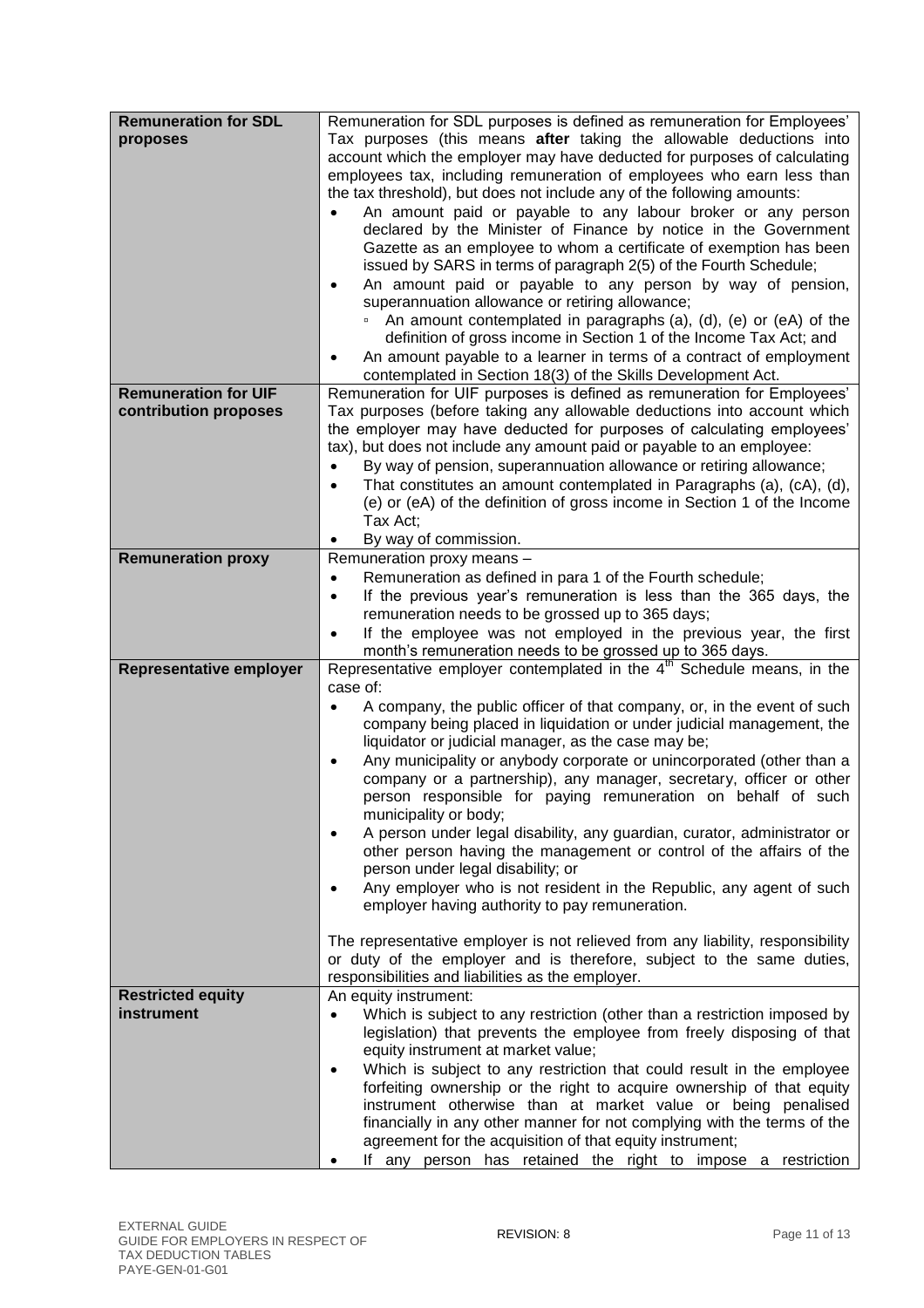|                                          | contemplated in the first two instances above, on the disposal of that<br>equity instrument;<br>Which is an option contemplated in the definition of equity instrument<br>$\bullet$<br>and where the equity instrument which can be acquired in terms of<br>that option will be a restricted equity instrument;<br>Which is a financial instrument contemplated in the definition of equity<br>$\bullet$<br>instrument and where the equity instrument to which that financial<br>instrument can be converted will be a restricted equity instrument;<br>If the employer has at the time of acquisition by the employee of the<br>$\bullet$ |
|------------------------------------------|---------------------------------------------------------------------------------------------------------------------------------------------------------------------------------------------------------------------------------------------------------------------------------------------------------------------------------------------------------------------------------------------------------------------------------------------------------------------------------------------------------------------------------------------------------------------------------------------------------------------------------------------|
|                                          | equity instrument undertaken to:<br>• Cancel the transaction under which that taxpayer acquired the                                                                                                                                                                                                                                                                                                                                                                                                                                                                                                                                         |
|                                          | equity instrument; or<br>• Repurchase that equity instrument from the employee at a price<br>exceeding its market value on the date of repurchase; or<br>Which is not deliverable to the taxpayer until the happening of an<br>$\bullet$                                                                                                                                                                                                                                                                                                                                                                                                    |
|                                          | event, whether fixed or contingent?                                                                                                                                                                                                                                                                                                                                                                                                                                                                                                                                                                                                         |
| <b>Retirement-funding</b>                | The part of remuneration as is taken into account in the determination of the                                                                                                                                                                                                                                                                                                                                                                                                                                                                                                                                                               |
| employment                               | contributions made by the employee or on his/her behalf to a pension fund                                                                                                                                                                                                                                                                                                                                                                                                                                                                                                                                                                   |
|                                          | or provident fund (where the employee is a member of or contributed to)<br>established for the benefit of employees of his/her employer from whom                                                                                                                                                                                                                                                                                                                                                                                                                                                                                           |
|                                          | such remuneration is derived.                                                                                                                                                                                                                                                                                                                                                                                                                                                                                                                                                                                                               |
| <b>SARS</b>                              | The South African Revenue Service.                                                                                                                                                                                                                                                                                                                                                                                                                                                                                                                                                                                                          |
| <b>SDL</b>                               | Skills Development Levy                                                                                                                                                                                                                                                                                                                                                                                                                                                                                                                                                                                                                     |
| <b>SETA</b>                              | Sector Education and Training Authority.                                                                                                                                                                                                                                                                                                                                                                                                                                                                                                                                                                                                    |
| <b>Seventh Schedule</b>                  | The Seventh Schedule to the Income Tax Act No 58 of 1962.                                                                                                                                                                                                                                                                                                                                                                                                                                                                                                                                                                                   |
| <b>SIC</b><br><b>Standard employment</b> | <b>Standard Industrial Classification</b><br>Any employment where an employee (including scholars and students), is                                                                                                                                                                                                                                                                                                                                                                                                                                                                                                                         |
|                                          | required to render services to a single employer for a period of at least<br>22 hours in every full week provided that no regard shall be had to:<br>Periods of temporary absence of the employee due to leave or<br>exceptional circumstances; or<br>Any temporary reduction in working hours imposed by the employer,<br>٠<br>for instance due to a reduction in the demand of the company's<br>product, the employer imposes a temporary working week of less than<br>22 hours.                                                                                                                                                          |
| <b>Tax period</b>                        | Means, in relation to employees' tax, skills development levies as<br>determined in section 3 of the SDL Act and contributions as determined in<br>section 6 of UIC Act, the period in respect of which the amount of tax<br>payable must be determined under the relevant tax Act.                                                                                                                                                                                                                                                                                                                                                         |
|                                          | In relation to any employer, as a period of 12 months ending on the<br>last day of February of the relevant tax year or at the option of the<br>employer, an alternate period, in respect of which remuneration is paid<br>or has become due.                                                                                                                                                                                                                                                                                                                                                                                               |
|                                          | In relation to an employee, a tax year (1 March to 28/29 February of<br>$\bullet$<br>the next year) or any unbroken period during the tax year:<br>During which the employee was employed by one employer in the<br>Republic in standard employment; or                                                                                                                                                                                                                                                                                                                                                                                     |
|                                          | During which any annuity was paid or became payable to him/her<br>$\Box$<br>by one employer; or<br>Such period as the Commissioner considers appropriate in the<br>$\Box$<br>circumstances, where the Commissioner has in relation to the                                                                                                                                                                                                                                                                                                                                                                                                   |
| <b>Taxable benefit</b>                   | employment of any employee, issued a ruling to the employer<br>A voluntary or otherwise benefit contemplated in the Seventh Schedule, but                                                                                                                                                                                                                                                                                                                                                                                                                                                                                                   |
|                                          | excluding any:                                                                                                                                                                                                                                                                                                                                                                                                                                                                                                                                                                                                                              |
|                                          | Benefit, the amount or value of which is specifically exempt from<br>$\bullet$                                                                                                                                                                                                                                                                                                                                                                                                                                                                                                                                                              |
|                                          | normal tax in terms of Section 10;                                                                                                                                                                                                                                                                                                                                                                                                                                                                                                                                                                                                          |
|                                          | Benefit provided by a benefit fund in respect of medical, dental and<br>$\bullet$                                                                                                                                                                                                                                                                                                                                                                                                                                                                                                                                                           |
|                                          | similar services, hospital services, nursing services and medicines;                                                                                                                                                                                                                                                                                                                                                                                                                                                                                                                                                                        |
|                                          | Lump sum benefit payable by a benefit, pension, pension preservation<br>$\bullet$                                                                                                                                                                                                                                                                                                                                                                                                                                                                                                                                                           |